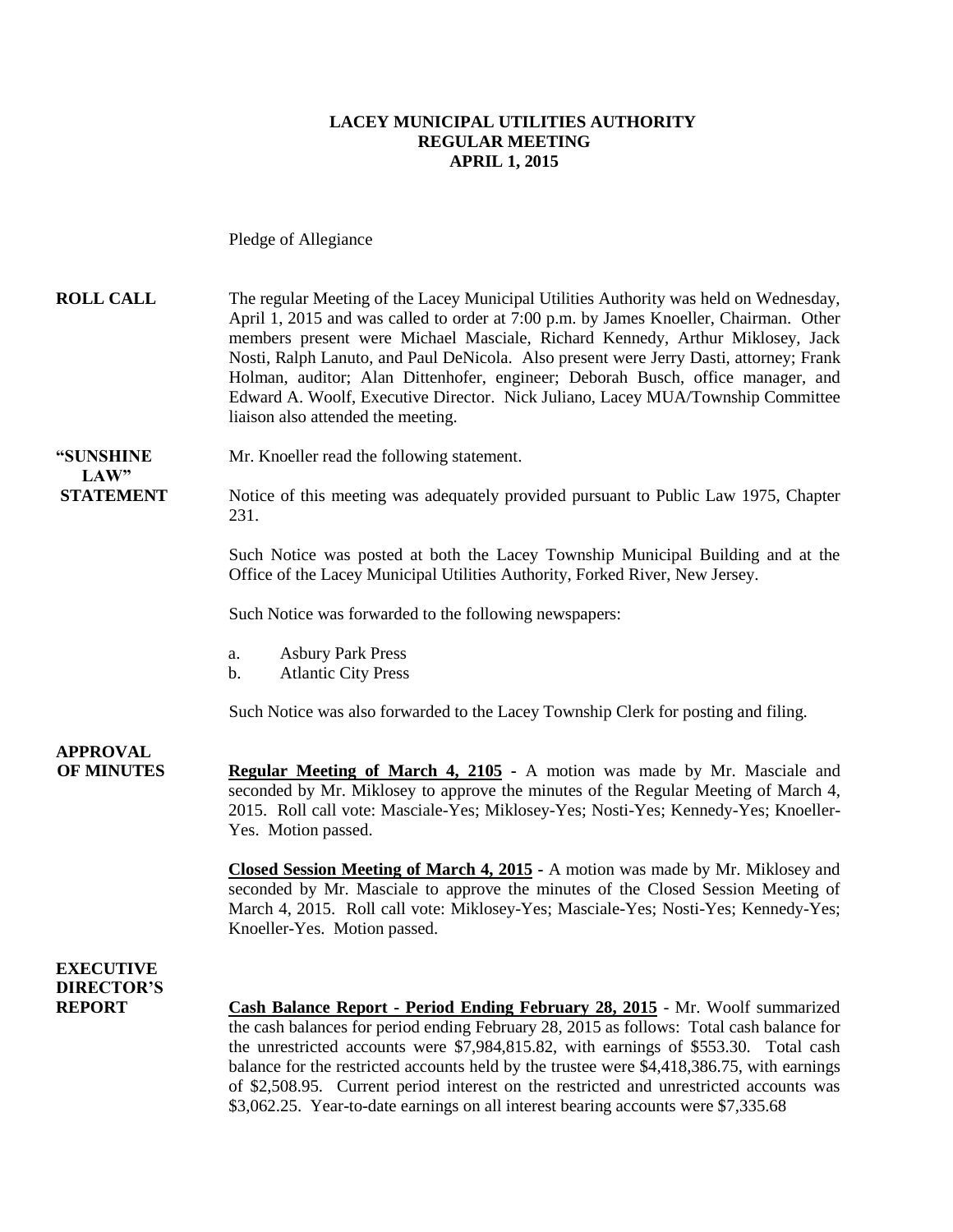**Investments** – Mr. Woolf stated the finance committee met with the Authority's investment manager, Northern Advisory, to review the Authority's investments. Mr. Masciale stated the finance committee is satisfied with their performance, noting the investments are up \$18,000 from where it was a year ago.

**Resolution 2015-32 – Appoint Daniel Ballance to Utility Worker** – Mr. Knoeller explained this is a position that was created by the retirement of a former employee. On recommendation by the executive director, a motion was made by Mr. Nosti and seconded by Mr. Miklosey to adopt *Resolution 2015-32, Resolution of the Lacey Municipal Utilities Authority, County of Ocean, State of New Jersey, Appointing Daniel Ballance to the position of Utility Worker.* Roll call vote: Nosti-Yes; Miklosey-Yes; Kennedy-Yes; Masciale-Yes; Knoeller-Yes. Motion passed.

**Fixed Assets** – Mr. Woolf requested authorization to increase the amount of a Fixed Asset from \$1,000 to \$5,000 for recording purposes. The Board discussed this request and a motion was made by Mr. Miklosey and seconded by Mr. Masciale to adjust the Fixed Asset threshold to from \$1,000.00 to \$3,000.00. Roll call vote: Miklosey-Yes; Masciale-Yes; Nosti-Yes; Kennedy-Yes; Knoeller-Yes. Motion passed.

Mr. Woolf stated the audit meeting is scheduled for April  $21<sup>st</sup>$  at 10:00.

#### **BUSINESS REPORT** The business report was submitted for review.

**ENGINEER'S**

**REPORT Resolution 2015-31 – Tentative Sewer and Water Approval – Dunkin Donuts Coffee Shop – Lacey Road Development** – Mr. Dittenhofer stated his office received the application and plans for tentative sewer and water approvals for Dunkin Donuts Coffee Shop, Lacey Road Development, Block 1617, Lots 11-14. The applicant is proposing to construct a 1,814 SF Dunkin Donuts coffee shop on the northern side of Lacey Road, between Lake Barnegat Drive North and Holmes Avenue. The applicant proposes to connect to an existing cleanout located in the right-of-way of Lacey Road and install a 4" sanitary lateral for the building. The applicant also proposes to connect to an existing curb stop in the right-of-way of Lacey Road and install a 1" water service for the building. On recommendation by the Authority's engineer, a motion was made by Mr. Miklosey and seconded by Mr. Masciale to adopt *Resolution 2015-31, Resolution of the Lacey Municipal Utilities Authority, County of Ocean, State of New Jersey, Tentative Sewer and Water Approval, Dunkin Donuts Coffee Shop, Lacey Road Development, LLC, Block 1617, Lots 11-14.* Roll call vote: Miklosey-Yes; Masciale-Yes; Nosti-Yes; Kennedy-Yes; Knoeller-Yes. Motion passed.

> **Resolution 2015-30 – Tentative Sewer and Water Approval – Kirk Minor Subdivision** – Mr. Dittenhofer stated his office received the application and plans for tentative sewer and water approvals for Kirk Minor Subdivision, Block 1241, Lots 13-19 & 26. The applicant is proposing to construct road improvements to Clair Road west of Argonne Avenue and build one (1) residential dwelling. The applicant proposes to install approximately 120 LF of 8" PVC water main along Clair Road and provide a water service for the dwelling. The applicant also proposes to construct approximately 130 LF of sanitary sewer main and a manhole along Clair Road and provide a sanitary lateral for the dwelling. On recommendation by the Authority's engineer, a motion was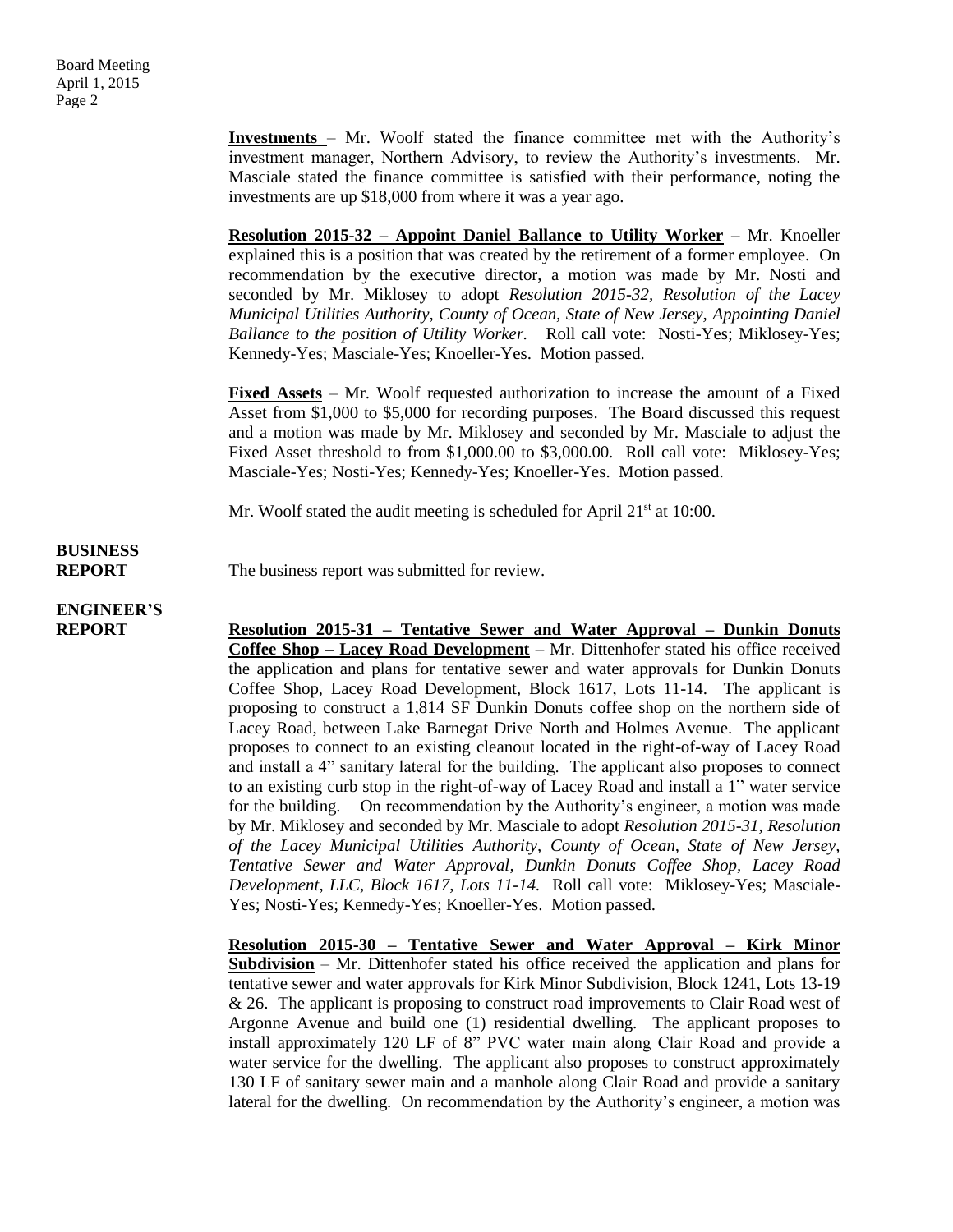made by Mr. Miklosey and seconded by Mr. Kennedy to adopt *Resolution 2015-30, Resolution of the Lacey Municipal Utilities Authority, County of Ocean, State of New Jersey, Tentative Sewer and Water Approval, Kirk Minor Subdivision, Block 1241, Lots 13-19 & 26.* Roll call vote: Miklosey-Yes; Kennedy-Yes; Nosti-Yes; Masciale-Yes; Knoeller-Yes. Motion passed.

**Water Treatment Plant No. 1 Upgrades** – Mr. Dittenhofer stated the electrical lines are being installed.

**Meter Installation** - Mr. Dittenhofer stated the contractor has installed approximately 1,200 meters. Mr. Masciale asked how many meters will be installed. Mr. Woolf stated approximately 2988 meters will be installed. Mr. DeNicola stated he resides in the Forked River Beach area and he did not receive a new meter. Mr. Knoeller asked Mr. Woolf to investigate this issue.

**Cleaning & Televising Contract No. 8** – Mr. Dittenhofer stated this project is ongoing.

**HMPG Purchasing and skid mounted generator and site improvements at four (4) pump stations** – Mr. Dittenhofer stated this project is currently under design.

### **ATTORNEY'S**

**REPORT Pheasant Run Vacant Lot** – Mr. Dasti stated he was asked to find out whether or not this lot is a buildable lot from Zoning Ordinance standards. His office determined there are no deed restrictions on the property. For instance, there are no Pheasant Run related building restrictions which would be binding on this property. However, in communication with John Curtin, if the Authority wants the lot to be buildable for sale purposes, the only variance that is needed is a lot frontage variance. He recommends the Authority consider authorizing RV&V to undertake a survey of the lot in order to get its exact dimensions. In addition, we need to finalize a decommissioning and demolition of the wellhouse, wells, etc. Mr. Knoeller asked Mr. Dittenhofer to undertake a survey of the lot.

> **Bob's Square Deal** – Mr. Dasti stated he has reviewed correspondence from RV&V regarding the application for tentative water and sewer approvals.

> **Kirk Minor Subdivision** – Mr. Dasti stated he has reviewed correspondence from RV&V regarding the application for tentative water and sewer approvals.

### **AUDITOR'S**

**REPORT Accountant's Status Report – Month Ended February 28, 2015** – Mr. Holman reported user charges resulted in a favorable variance for the month on both sewer and water. Delinquency charges had a favorable variance on both water and sewer. Interest income had an unfavorable variance on the sewer system, due to investments not performing as well as expected, and a favorable variance on water. Mr. Miklosey asked what was revised in the status report. Mr. Holman stated OCUA information was omitted from the first report.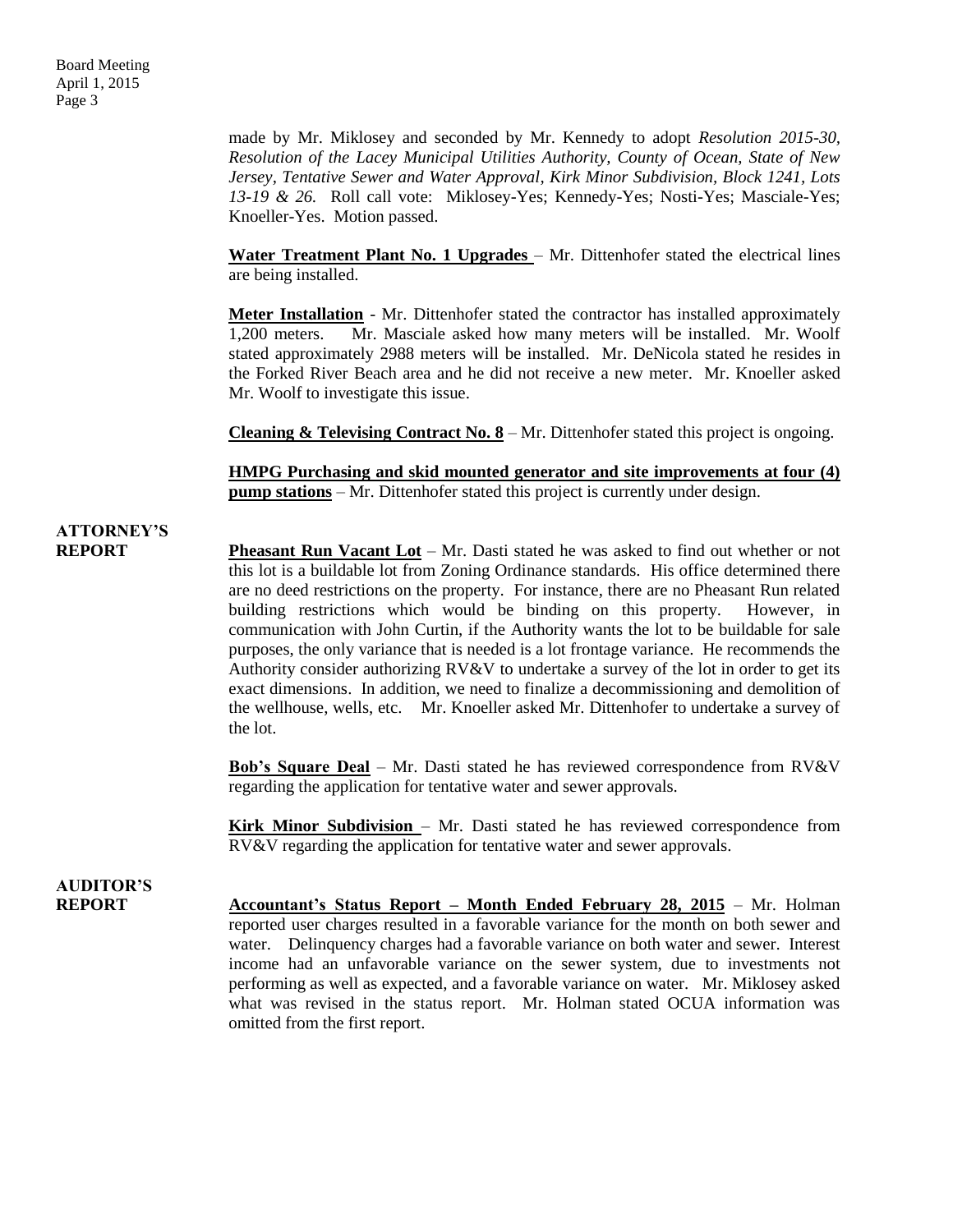Board Meeting April 1, 2015 Page 4

#### **CORRESPONDENCE**

**Donna Fantacone, Spring Street** – Requesting relief of utility bill, due to broken pipe. Since the water from the leak did not go into the sewer system, a motion was made by Mr. Kennedy and seconded by Mr. Miklosey to grant a credit adjustment on the sewer charges in the amount of \$2,814.14 (386,000 gallons). Roll call vote: Kennedy-Yes; Miklosey-Yes; Nosti-Yes; Masciale-Yes; Knoeller-Yes. Motion passed.

**Mr. & Mrs. Serravilli, Carr Street** – Requesting relief of utility bill, due to broken pipe. Since the water from the leak did not go into the sewer system, a motion was made by Mr. Kennedy and seconded by Mr. Masciale to grant a credit adjustment on the sewer charges in the amount of \$1,362.64 (198,000 gallons). Roll call vote: Kennedy-Yes; Masciale-Yes; Nosti-Yes; Miklosey-Yes; Knoeller-Yes. Motion passed.

**Lynette Lisiewski, Jay Street** - Requesting relief of utility bill, due to outside water leak. Since the water from the leak did not go into the sewer system, a motion was made by Mr. Kennedy and seconded by Mr. Miklosey to grant a credit adjustment on the sewer charges in the amount of \$209.00 (48,000 gallons). Roll call vote: Kennedy-Yes; Miklosey-Yes; Nosti-Yes; Masciale-Yes: Knoeller-Yes. Motion passed

# **OLD**

**BUSINESS Resolution 2015-29 – Memorialize action taken March 4, 2015 – Salary Increase for Edward Woolf** – Secretary Kennedy executed Resolution 2015-29, *Resolution of the Lacey Municipal Utilities Authority, County of Ocean, state of New Jersey, Memorializing action taken March 4, 2015, Authorizing Salary Increase for Edward Woolf.* 

> **Professional Services Agreement – Dasti, Murphy, McGuckin, Ulaky, Koutsouoris & Connors - Authority Attorney** – Chairman Knoeller and Secretary Kennedy executed the Professional Services Agreement between the Lacey Municipal Utilities Authority and Dasti, Murphy, McGuckin, Ulaky, Koutsouoris & Connors for the period from February 5, 2015 to February 2, 2016.

> **Professional Services Agreement – Remington, Vernick & Vena Engineers – Authority Engineer** – Chairman Knoeller executed the Professional Services Agreement between the Lacey Municipal Utilities Authority and Remington, Vernick & Vena Engineers for the period from February 5, 2015 to February 2, 2016.

# **NEW**

**BUSINESS** Mr. Knoeller discussed the possibility of the Authority selling water to other communities. He stated a marketing plan should be formulated to notify the communities of the Authority's ability to sell water at a low cost.

> Mr. Dittenhofer pointed out the strategy is to make sure the Raritan formation is tied up, and if anyone comes in with influence on the wells then the Authority would object and the NJDEP would honor that objection.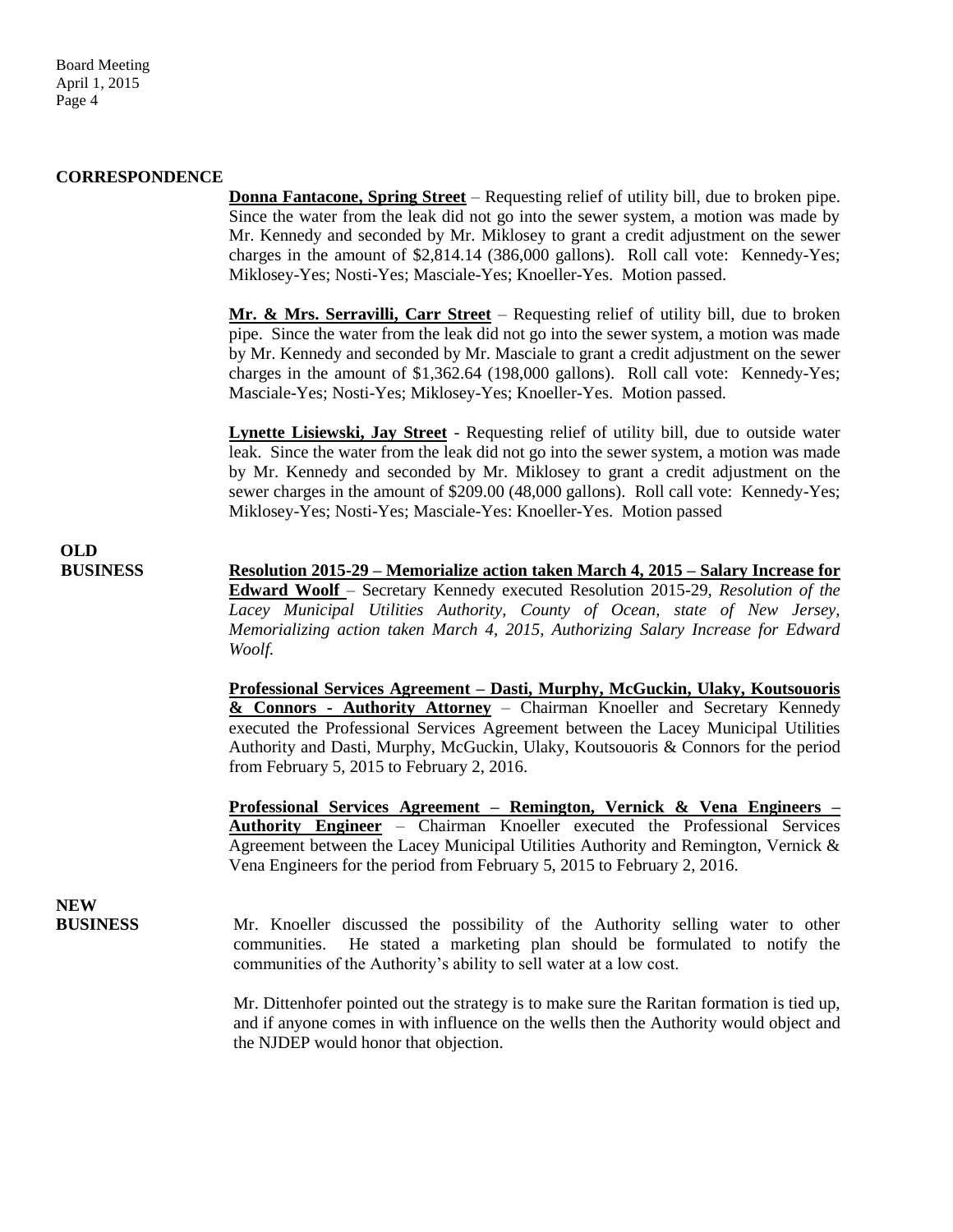Board Meeting April 1, 2015 Page 5

> Mr. Dasti recommended first exploring the needs from other towns and what their future plans are. He stated RV&V can determine from NJDEP records what their current allocations are. Mr. Dittenhofer stated he can open up a dialogue with Ocean Gate who seem to be interested in buying water from the LMUA.

## **PUBLIC BUSINESS/**

**COMMENT** There was no public business/comment.

# **PAYMENT OF**

**VOUCHERS WHEREAS**, the members of the Lacey Municipal Utilities Authority carefully examined all vouchers presented for payment of claims;

> **NOW, THEREFORE, BE IT RESOLVED** by the Lacey Municipal Utilities Authority that:

> 1. Said vouchers in the sum of \$542,348.89 be and the same are hereby approved to be paid.

2. Said vouchers are listed on the attached computer check register.

A motion was made by Mr. Miklosey and seconded by Mr. Masciale to adopt the above resolution. Roll call vote: Miklosey-Yes; Masciale-Yes; Nosti-Yes; Kennedy-Yes; Knoeller-Yes. Motion passed.

Mr. Miklosey thanked Steve Kennis and Regina Discenza for complimenting the Authority at the Township meeting.

**ADJOURNMENT** There being no further business to discuss, the meeting was adjourned at 7:15 p.m.

Respectfully submitted,

Michele Kennedy Executive Secretary